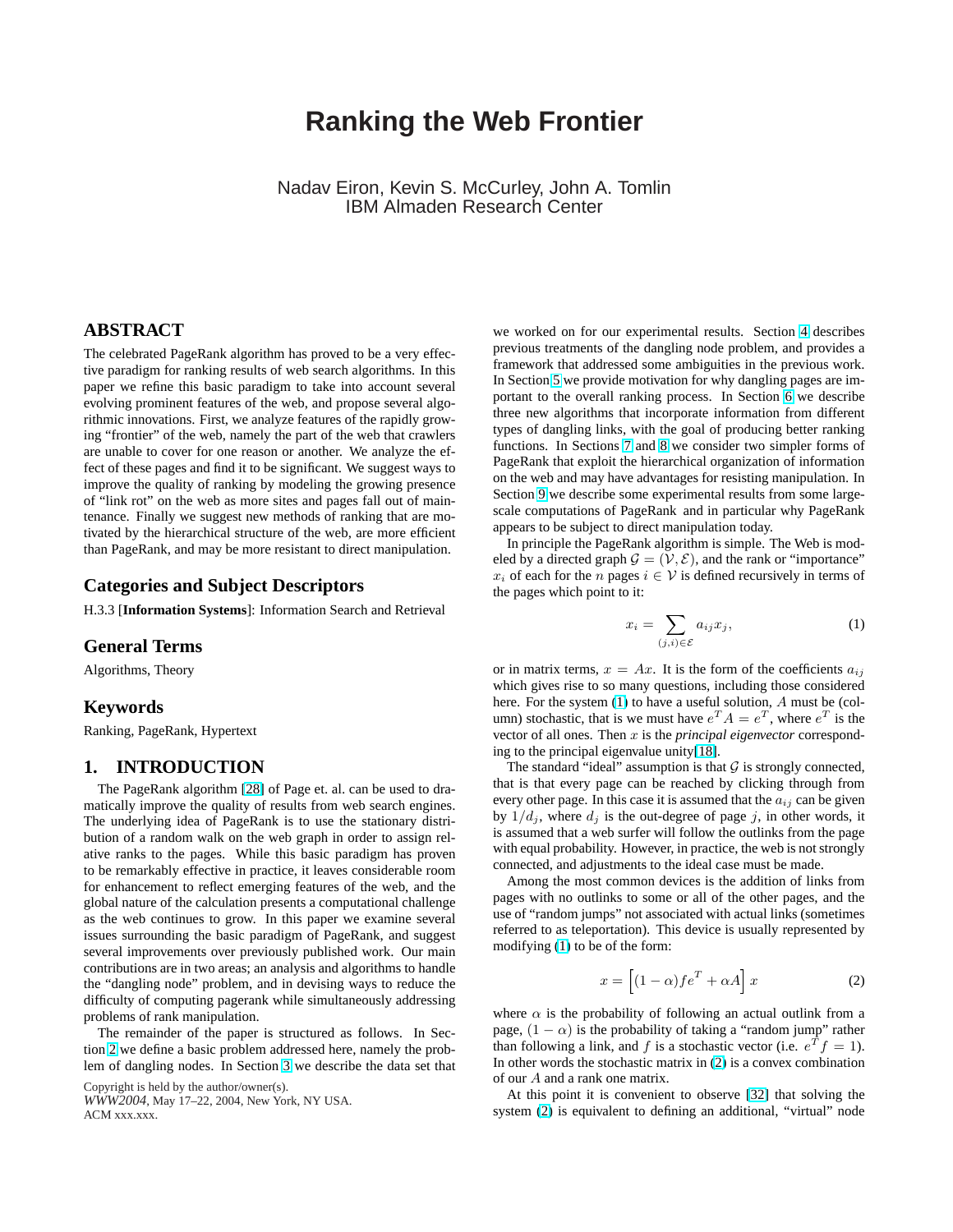<span id="page-1-0"></span> $n + 1$ , and defining an augmented system:

$$
\begin{pmatrix} x \\ x_{n+1} \end{pmatrix} = \begin{pmatrix} \alpha A & f \\ (1-\alpha)e^T & 0 \end{pmatrix} \begin{pmatrix} x \\ x_{n+1} \end{pmatrix}
$$
 (3)

It is easy to verify that the solutions of this system are in one-toone correspondence with those of the modified problem [\(2\)](#page-0-0). This augmentation technique will be pursued further below.

Rather than being a single well-specified algorithm, the Page-Rank algorithm has multiple variations that are collectively referred to as "PageRank". Included among these variations are:

- Different choices for the teleportation parameter  $\alpha$  can produce different convergence rates and different rankings, but it has become standard to use the value  $\alpha = 0.85$ , which appears to strike a balance between achieving rapid convergence with minimal perturbation to the rankings.
- When a random jump is taken, it can be taken to one of an arbitrary set of pages, as defined by  $f$ . Previous suggestions include the choice of a uniform distribution among all pages (i.e.  $f = e/n$ ), among a set of trusted "seed sites", uniformly among the set of all "top-level" pages of sites [\[28\]](#page-9-0), or a personalized set of preferred pages.
- Various options for the handling of so-called "dangling nodes", namely nodes that either have no outlinks or for which no outlinks are known.

The last item has received relatively little attention in the past, but is the focus of the first part of this paper. Previous treatments have tended to treat the dangling nodes only in passing, with rather little detail on the effect of these dangling nodes, or simply omitting this issue entirely. In passing we note that some alternatives to Page-Rank are not sensitive to dangling nodes, but have received much less attention than PageRank (e.g., [\[2\]](#page-9-0)). This attitude was perhaps justified in the days of a largely static web, but we believe that the relative effect of these nodes has increased over time, for a number of reasons. In particular, we believe that it is almost impossible to avoid the situation of having a crawl with more dangling pages than non-dangling pages. Moreover, we believe that different classes of dangling nodes provide useful information for ranking of nondangling pages, and we describe improved methods that take these factors into account.

At last count our crawler has discovered links to over six billion URLs, and the introduction of sites with dynamic content leads us to believe that there is no reasonable upper bound on the number of URLs that one can find. This huge number of URLs means that the computational task of computing PageRank is formidable. There have been multiple papers [\[1,](#page-9-0) [20,](#page-9-0) [24,](#page-9-0) [22,](#page-9-0) [23,](#page-9-0) [9\]](#page-9-0) that address the problem of efficient implementation. We address this point also, in section [7,](#page-6-0) by modifying the problem.

#### **2. THE WEB FRONTIER**

We use the term "frontier" to refer to the set of dangling pages. Pages may be dangling for a variety of reasons, the most obvious of which is that the crawler might not yet have crawled them. At the time that the original PageRank algorithm was conceived, most of the web was served as a static set of human-edited documents residing in filesystems. Under such an assumption, it made sense to reason about the percentage of the web covered by a crawl, and to attempt to index "all of the web". In the last few years the web has evolved to have a large number of sites that produce dynamic content, and are driven by databases. It has been estimated that dynamic pages are 100 times more numerous than static pages [\[19\]](#page-9-0), but in fact the situation is even worse than this. There are an essentially infinite number of URLs (limited only by the size of the namespace, which is at least  $64^{2000}$ ). For example,

www.amazon.com currently uses dynamically generated URLs with a session ID embedded in them. Unless prior knowledge of this fact is given to a crawler, it can find an essentially unbounded number of URLs to crawl at this one site alone.  $<sup>1</sup>$ </sup>

The problem of indexing and ranking "the indexable web" therefore starts with the problem of identifying what constitutes "the usable web". One possible approach to avoiding all database-driven dynamic pages is to avoid crawling URLs that contain a '?' character in them. Unfortunately this heuristic is unreliable, and in particular it has become commonplace to use such query fragments in URLs that produce static content.

Moreover, the database-driven pages can be (and often are) presented with URLs that do not contain a '?' character in them, with arguments for a database query encoded differently in the URL. Because they appear to a crawler exactly as a static file-based web page, it is difficult to prune the number of pages to be crawled. As a result, search engines are now faced with a vast excess of potentially crawlable and indexable content. The fact that an essentially unbounded number of URLs can be found suggests that the steady state for any crawler and search engine is for there to always be a frontier of uncrawled pages, and that this frontier will always be relatively large.

There are many other reasons why a page might be considered a dangling page. It might be protected by a robots.txt, and therefore off-limits under the standard practice of crawling. Such pages may however contain very high-quality information, and therefore be of great interest to readers and worthy of indexing. It is important to note that even if a page cannot be crawled, it may still be indexable using its anchor text. While anchor text is not a substitute for full text indexing, it has proved to be remarkably effective in satisfying most web search queries [\[11,](#page-9-0) [14,](#page-9-0) [17\]](#page-9-0). Thus it is important to be able to evaluate the relative ranking of dangling nodes, and in fact when we calculated PageRank we found several pages in the top 100 that were protected by robots.txt. Paradoxically, there may even be good reasons to calculate a rank of a page that no longer exists (e.g., a significant document that was removed for political or legal reasons).

Another reason for dangling nodes is pages that genuinely have no outlink. For example, most PostScript and PDF files on the web contain no embedded outlinks, and yet the content tends to be of relatively high quality. A URL might also be a dangling page if it has a meta tag indicating that links should not be followed from the page, or if it requires authentication (e.g., most of the Wall Street Journal site). Other reasons for dangling nodes include those that return a 500 class response at crawl time due to a configuration problem, or servers that are not resolvable in DNS, or routing problems, etc.

Our recent experience with crawling has shown that even after crawling well over a billion pages, the number of uncrawled pages still far exceeds the number of crawled pages. At the time that we took a snapshot for this paper, we had crawled approximately 1.1 billion pages but the crawler knew about 4.75 billion pages. This is partly a function of crawl ordering, but our experience shows that the fraction of dangling pages is likely to always remain large for any reasonable expenditure of resources, and that there will be many pages with dangling links from them. In Figure [1](#page-2-0) we show the snapshot of the distribution of the number of dangling outlinks from a given page after crawling approximately 100 million pages. Nearly 20% of all pages turn out to have none of their outlinks

<sup>&</sup>lt;sup>1</sup> Andrei Broder has mused that the size of the web depends strongly on whether his laptop is on the web, since it can be configured to produce links to an essentially infinite number of URLs that are all crawlable.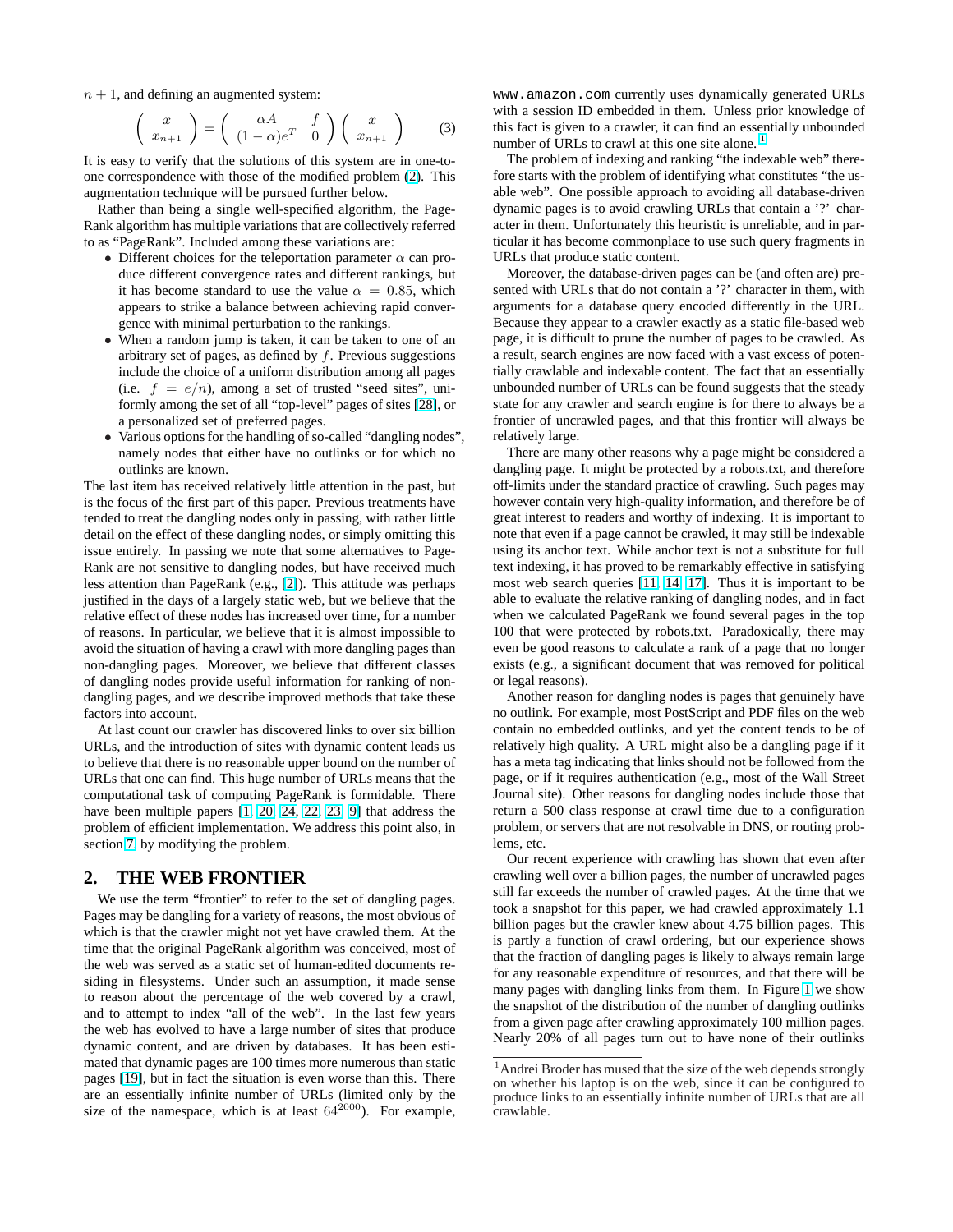<span id="page-2-0"></span>crawled yet, and only 25% have had their outlinks fully explored, with the rest in the middle. Thus if a crawl was halted at this point, 75% of the pages would still have dangling outlinks. By adjusting the crawl strategy we can change the shape of the graph, but the size of the uncrawled queue will always be a large fraction of the total URLs known.



**Figure 1: After truncating our billion page crawl at 100 million pages, we have crawled some fraction of the outlinks for each of the pages discovered so far. Here we show the cumulative distribution of the number of pages vs. the fraction of their outlinks that have been crawled. We have only crawled all the outlinks of 25% of the pages, which means that most pages have links into the frontier.**

All of this suggests that the problem of dealing with large numbers of dangling nodes is pervasive and important. If we omit the ranking of dangling nodes, we are ignoring a majority of the potential pages, and we are neglecting their effect on the rankings of pages we have already crawled. Moreover, given that a crawler is faced with a limitless supply of URLs to crawl, it becomes important to assign ranks to dangling pages in order to efficiently manage crawling resources [\[1,](#page-9-0) [10\]](#page-9-0).

#### **3. EXPERIMENTAL METHODOLOGY**

The current work is based upon observations from a large crawl performed at IBM Almaden. We began by extracting the links from more than a billion pages, with more than 37 billion links, extending to more than 4.75 billion URLs. The process of extracting the links and constructing the graph took a considerable amount of computation on a cluster of machines. Since we had only 32-bit machines available for most of this work, we spent a considerable amount of effort to reduce the data set down to something manageable. We began by replacing URLs by 9-byte hash values, which produced a data set of approximately 650 gigabytes for the links alone (saving 4.75 billion URLs alone consumes over 300 gigabytes before compression!). We then separated the dangling links from the non-dangling links, leaving us with approximately 19.2 billion non-dangling links. Following this step we assigned 4-byte IDs to the URLs, and rewrote the graph in a much more compact format. Aside from the treatment of dangling pages, this is similar to the procedure used by previous authors [\[20,](#page-9-0) [8\]](#page-9-0), though on a much larger scale.

A large amount of effort went into this data gathering step, and the amount of time dedicated to the actual PageRank calculations was much shorter. It is therefore imperative that any evaluation

of algorithms for ranking of pages should take the data extraction and preprocessing into account. On the other hand, the link gathering and preprocessing of links can theoretically be done in parallel with the crawl, whereas the actual PageRank calculation is generally done offline (but see [\[9\]](#page-9-0)). For this reason, methods that accelerate the convergence of the iterative PageRank algorithm [\[24,](#page-9-0) [3,](#page-9-0) [22,](#page-9-0) [23\]](#page-9-0) can still be very effective. Moreover, algorithms that can work with only local information in an online fashion [\[1\]](#page-9-0) are all the more appealing given that PageRank requires so much data. For smaller data sets (e.g., intranets) this would not be much of a problem.

# **4. HANDLING DANGLING PAGES**

We begin by reviewing some of the suggestions that have been made previously for handling the dangling pages. In the original Pagerank paper [\[28\]](#page-9-0) the authors suggested simply removing the links to dangling pages from the graph, and calculating the Page-Rank on the remaining pages. After doing so it was suggested that they can be "added back in" without significantly affecting the results, but the details of how to do this are lacking (as is the analysis of the effect from dangling nodes). In [\[23\]](#page-9-0) the authors suggested removing the dangling nodes and then re-inserting them "for the last few iterations". Note that removing the dangling links entirely will skew the results on the non-dangling nodes somewhat, since the outdegrees from the pages are adjusted to reflect the lack of links to dangling nodes. This approach was also suggested in [\[6\]](#page-9-0), where they also note that this approach seems preferable to leaving them in the calculation. This is also the approach used in [\[20\]](#page-9-0).

Note that the process of removing dangling nodes may itself produce new dangling nodes, and the process could therefore be repeated iteratively until no dangling nodes remain. In theory this may remove everything, but in practice the process terminates quickly on the web. We chose to omit this iterative step in our process, as we preferred to save as much information as possible about the graph and compute ranks for dangling pages anyway.

One alternative method for handling dangling pages is to jump to a randomly selected page with probability 1 from every dangling node. This approach is mentioned in [\[23\]](#page-9-0) and treated more formally as follows. Suppose the nodes V of the graph  $(n = |\mathcal{V}|)$  can be partitioned into two subsets:

- 1. C corresponds to a completely (strongly) connected subgraph  $(|\mathcal{C}| = m).$
- 2. The remaining nodes in subset  $D$  have links from  $C$  but no outlinks.

In addition, following the approach in [\(3\)](#page-1-0) assume a virtual  $(n+1)^{th}$ node to and from which random jumps may be made. The new node set is denoted  $V' = V \cup \{n+1\}$ . In addition we add new edges  $(i, n+1)$  for  $i \in \mathcal{D}$  and  $(n+1, j)$  for  $j \in \mathcal{C}$  to define an expanded edge set  $\mathcal{E}'$ .

Suitably partitioning the matrix and vector in [\(3\)](#page-1-0) the PageRank of the nodes in  $V'$  may be computed via the principal eigenvector computation:

$$
\begin{pmatrix} x \\ y \\ z \end{pmatrix} = \begin{pmatrix} \alpha C & O & e/m \\ \alpha D & O & 0 \\ (1 - \alpha)e^T & e^T & 0 \end{pmatrix} \begin{pmatrix} x \\ y \\ z \end{pmatrix}
$$
 (4)

where, if  $d_i$  is the out-degree of node j

$$
c_{ij} = \begin{cases} d_j^{-1} & \text{if } (i,j) \in \mathcal{E} \text{ and } i, j \in \mathcal{C} \\ 0 & \text{otherwise} \end{cases}
$$

$$
d_{ij} = \begin{cases} d_j^{-1} & \text{if } (i,j) \in \mathcal{E} \text{ and } i \in \mathcal{C}, j \in \mathcal{D} \\ 0 & \text{otherwise} \end{cases}
$$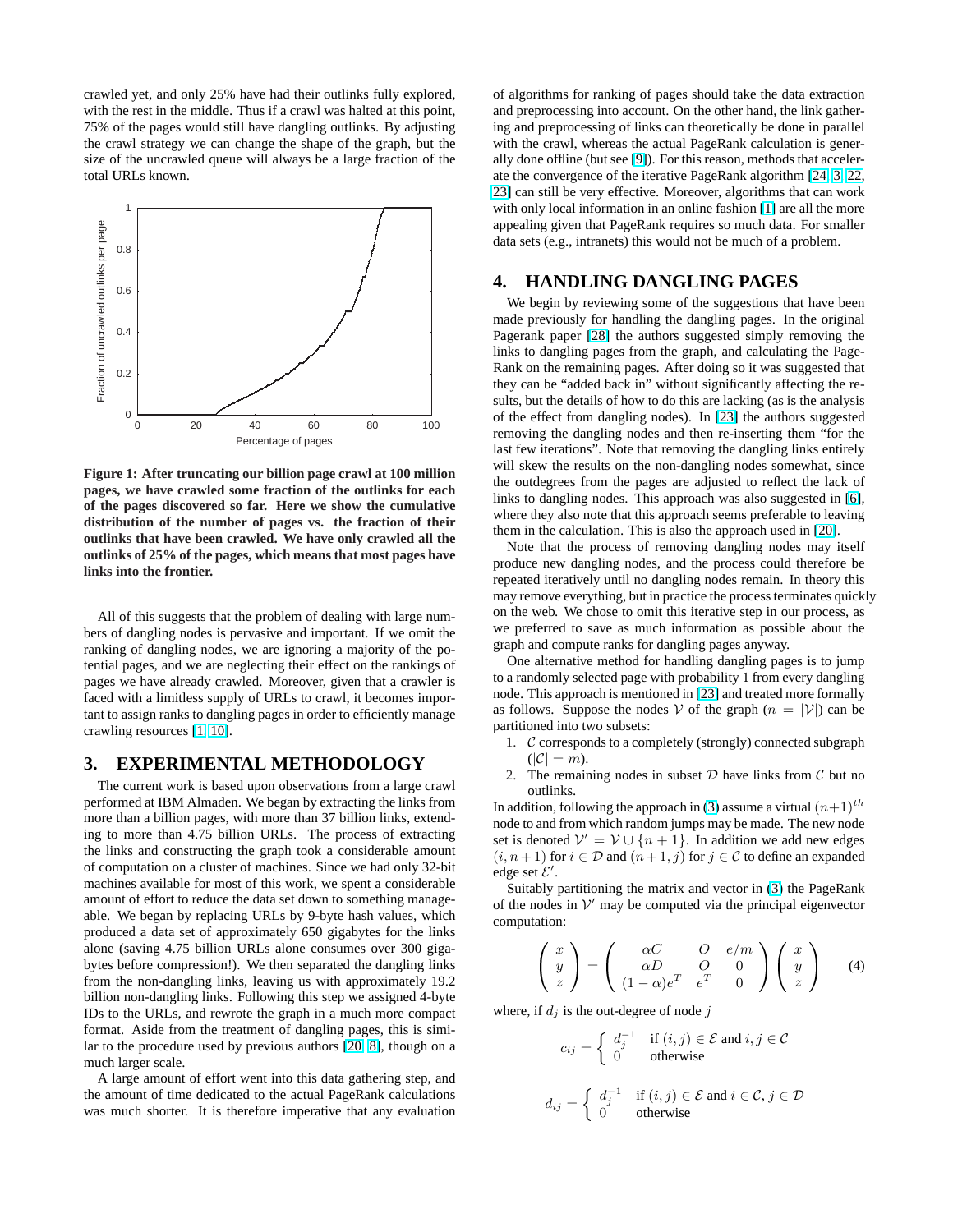<span id="page-3-0"></span>and  $x, y, z$  are of the row dimension of  $C, D$  and 1, and e is the vector of 1's of conforming dimension. Note that the individual equations are:

$$
x = \alpha C x + (z/m)e \tag{5}
$$

$$
y = \alpha Dx \tag{6}
$$

$$
z = (1 - \alpha)x + e^T y \tag{7}
$$

$$
= \{ (1 - \alpha)e^T + \alpha e^T D \} x \tag{8}
$$

We may exploit this structure to compute  $x$  (and  $z$ ) from a reduced eigen-system:

$$
\begin{pmatrix}\n\hat{x} \\
\hat{z}\n\end{pmatrix} = \begin{pmatrix}\n\alpha C & e/m \\
(1 - \alpha)e^T + \alpha e^T D & 0\n\end{pmatrix} \begin{pmatrix}\n\hat{x} \\
\hat{z}\n\end{pmatrix} (9)
$$

since the reduced matrix is column stochastic and

$$
\hat{x} = \alpha C \hat{x} + (\hat{z}/m)e \tag{10}
$$

$$
\hat{z} = \{ (1 - \alpha)e^T + \alpha e^T D \} \hat{x} \tag{11}
$$

After solving this system by the normal *Power Iteration*:  $x^{(k+1)} =$  $Ax^{(k)}$  or similar iterative methods, we may compute

$$
\hat{y} = \alpha D \hat{x}.\tag{12}
$$

Comparing the two systems we see that  $\hat{x}, \hat{y}, \hat{z}$  are a solution of [\(4\)](#page-2-0) and may be identified with  $x, y, z$ . We may thus solve the reduced eigensystem problem (9) to obtain  $x = \hat{x}$ , and then compute the ranks of the nodes in  $D$  from (12), in a *single step*. This will lead to significant savings unless  $|\mathcal{D}|$  is small.

#### **4.1 Simple examples**

In extreme cases the existence of dangling pages could have significant effects on the ranking of non-dangling pages. Consider the simplest example possible in figure 2(a). In this example it makes a crucial difference whether we allow teleportation to dangling nodes. If we were to allow uniform jumps from the dangling node to all nodes (including the dangling node), then the transition matrix would be

$$
\left[\begin{array}{ccc} 0 & \frac{1}{2} & \frac{1}{3} \\ \frac{1}{2} & 0 & \frac{1}{3} \\ \frac{1}{2} & \frac{1}{2} & \frac{1}{3} \end{array}\right]
$$

and there is no need for teleportation because the graph is now strongly connected. In any event we get a higher rank for page 3 than for pages 1 and 2.

Now consider the case where teleportation to dangling nodes is avoided, using the notation of the previous section. Here  $C =$  ${1, 2}$  and  $\mathcal{D} = {3}$ . In this case the reduced transition matrix (9) matrix (with  $\alpha = .85$ ) would be:

$$
\left[\begin{array}{ccc}0&0.425&\frac{1}{2}\\0.425&0&\frac{1}{2}\\0.575&0.575&0\end{array}\right]
$$

and the corresponding normalized PageRank scores are  $(x_1, x_2, z)$  $= (0.31746, 0.31746, 0.365079)$ . Hence the vitual page gets a higher score than the other pages, which is intuitively clear since it has two inlinks while the others have only one each. When we back out the rank of the dangling page 3, via (12) it has value 0.269841, lower than 1 or 2, and also less than the rank of the virtual node, since the latter also receives random (teleportation) jumps from 1 and 2.

A slightly more complicated example in Figure 2(b) illustrates that dangling pages can have a higher rank than non-dangling pages, even when teleportation to dangling nodes is forbidden. Solving



**Figure 2: Simple examples with dangling links. The six page example shows that dangling pages can have higher rank than non-dangling pages**

the reduced system, and backing out the  $y$  values, we obtain normalized ranks (including that of the virtual node) of  $(x, y, z) =$ (0.122883, 0.111862, 0.108739, 0.107855, 0.143159, 0.0973207, 0.308181) Note that the virtual page has the highest rank, as we might expect, but that page 5 has a higher rank than any of the connected pages 1, ..., 4.

# **5. LINK ROT AND RANKING**

Some dangling pages have already been noted to be of extremely high quality, and a page that points to them may be considered to have good hub characteristics as a result of the link relationship. By contrast, pages that are dangling because they produced a 404 or 403 response code should be considered to reflect poorly upon pages that link to them. There are two primary reasons for such a links to exist:

- the page existed at the time that the link was created, but was subsequently removed from the web, causing a broken link. In this case we may consider that the page containing the broken link is no longer being maintained, and is out of date.
- the page never existed, and the original link was created in error. In this case, the document containing the link should be considered to have been poorly authored, as the links were never checked for validity.

In both cases, pages that contain links to pages that with 403 or 404 HTTP return codes should be considered deficient in some way. We refer to pages that return a 403 or 404 HTTP code as *penalty pages*. This reflects a principle that has not previously been captured by PageRank, since PageRank computes a score for a page based on the pages that link to it, rather than based on features of pages that are linked to by the page.

There is anecdotal evidence that as the novelty wears off and the web matures, there is a growing trend toward "link rot", where links that worked at one time are broken by the removal of content on the web or change in the URL. Several studies [\[26,](#page-9-0) [31\]](#page-9-0) have forecast the half-life of a URL at between four and five years, and in [\[26\]](#page-9-0) it was found that more than half the pages being tracked in the .com domain disappeared in 24 months. In our crawl of over a billion pages we discovered that approximately 6% of all web pages that were linked to turned out to return a 404 code. These presumably reflect a fraction of pages that are no longer maintained or were poorly authored in the first place. As time passes we expect that this problem will only worsen as an increasing fraction of pages on the web fall into disrepair.

In our experiments we observed that as a crawl progresses, the percentage of penalty pages tends to increase. This is somewhat similar to the observation of Najork and Wiener [\[27\]](#page-9-0) that a breadthfirst order of crawling tends to find highly ranked pages early on in the crawl. In Figure [3](#page-4-0) we show the rate at which penalty pages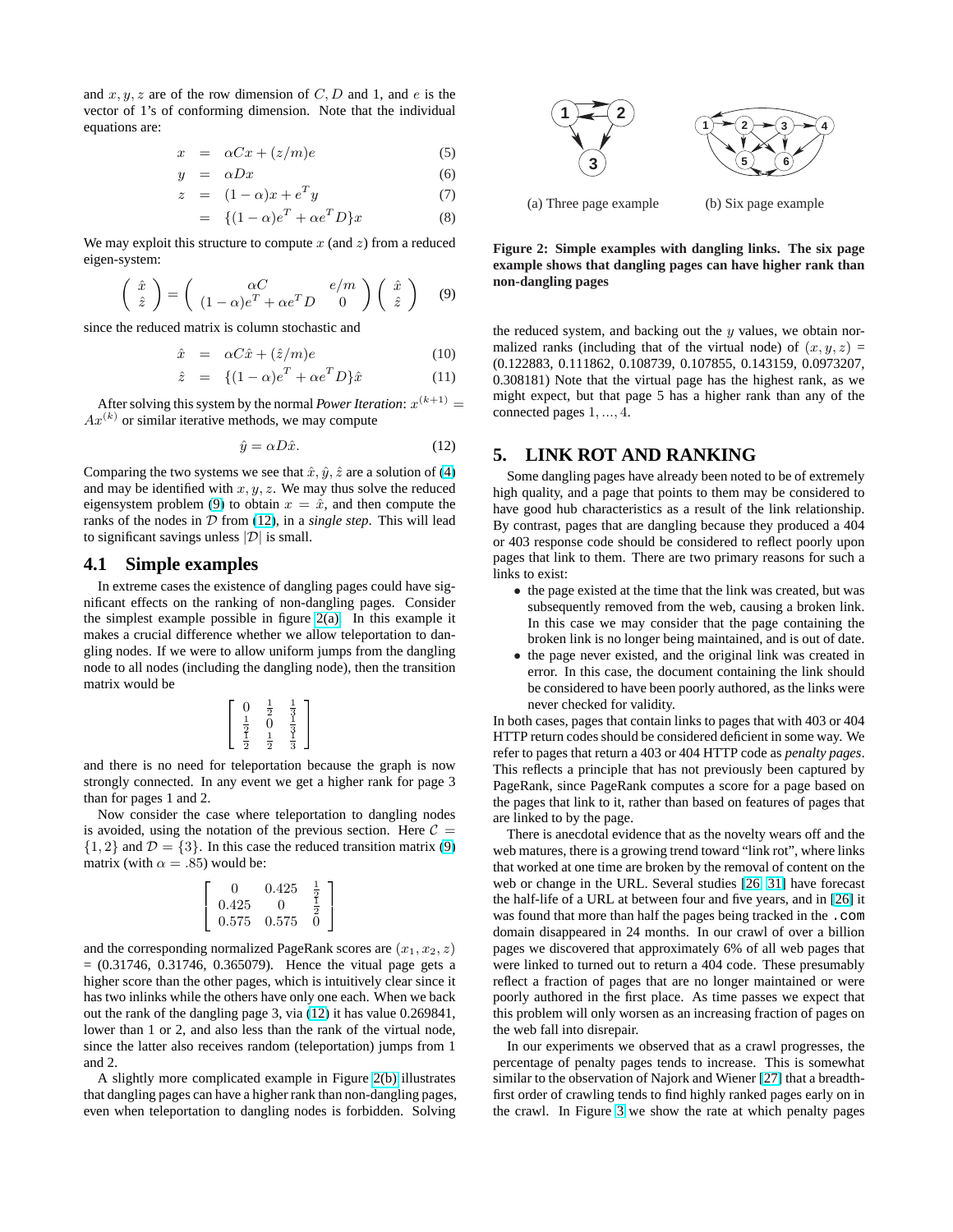<span id="page-4-0"></span>were discovered during our crawl of 1.1 billion pages. The rate actually starts out high and then drops quickly, only to rise again as the crawl progresses. The reason for this is that this crawl was seeded with a large set of URLs from a previous crawl, many of which were now 404s. Once these 404s were attempted, the rate dropped and then started to rise again. Since the quality of pages encountered in the crawl tends to decrease, and the probability of having links to penalty pages also increases, there already appears to be a correlation between the two events.



**Figure 3: Rate at which penalty pages are encountered during a billion page crawl. The initially high rate was caused by the use of a large seed set from a previous crawl. After an initial dip, the rate climbs during the rest of the crawl.**

In section 6 we describe some algorithms that can be used to explicitly discriminate against pages on the basis of whether they point to penalty pages. It is our hope that by incorporating more fine-grained information such as this into ranking, we can improve the quality of individual search results and better manage resources for crawling.

## **5.1 Another simple example**

Let us now consider a case in which penalty nodes are significant. In the example of figure 4, there are four pages, with one of them being a dangling page with a link from page 3. If we compute pagerank with  $\alpha = 0.85$ , the reduced problem gives us scores of

$$
s = [0.198684, 0.283124, 0.283124, 0.235068]
$$

for the three strongly connected pages and the virtual page. Now suppose that node 3 has not one but four dangling links. The new ranks are:

$$
s = [0.195954, 0.229266, 0.279234, 0.29554]
$$

Note that the virtual node's rank has increased (as we might expect), but the rank of node 2 has significantly decreased. Thus dangling links, which may or may not be significant, can have a significant effect on the ranks of nearby pages. We might then consider how this influence is in turn affected by the presence of dead dangling links, such as 404s.

# **6. LINKS TO PENALTY PAGES**

In this section we describe several modifications to the basic PageRank algorithm that can be used to adjust the ranks of pages



**Figure 4: An extreme case for PageRank in which there are three pages that are strongly connected, and one dangling page.**

with links to penalty pages. There are four basic methods described here, which we refer to as "push-back", "self-loop", "jumpweighting", and "BHITS".

#### **6.1 The push-back algorithm**

The principle behind this algorithm is that if a page has a link to a penalty page, then it should have its rank reduced by a fraction, and the excess rank from this page should be returned to the pages that pushed rank to it in the previous iteration. The end effect is that of limiting the "inflow" of rank to such pages.

To describe the push-back algorithm, let  $i$  be a page that contains a link to a penalty page  $p$ . Now looking at the equation for  $x_i$  above we have

$$
x_i^{(k+1)} = \sum_{(j,i) \in \mathcal{E}} a_{ij} x_j^{(k)}
$$
(13)

and we wish to return a portion (say  $\beta_i$ , where  $0 < \beta_i < 1$ ) of that rank to the pages which point to it (i.e. the j such that  $(j, i) \in \mathcal{E}$ ).

We may do this by modifying the PageRank calculation so that

$$
x^{(k+1)} = BA x^{(k)}
$$

where B, like A, is a column stochastic matrix. That is  $e^T B =$  $e^T A = e^T$  and e is a vector of all ones. This clearly preserves the column stochastic property, since  $e^T(BA) = e^T A = e^T$ .

We suggest that the penalized rank should be returned to its contributors in the same proportion as it was bestowed in (13). That is the penalized page i should retain a proportion  $(1 - \beta_i)$  of its undiluted rank, and the remaining rank should be distributed in proportion  $\beta_i a_{ij}$  to the pages which point to it (i.e. the j such that  $(j, i) \in \mathcal{E}$ ). Naturally, these proportions must be normalized so that the total is 1.

In matrix terms this corresponds, in the case of a single penalized page—which we may, without loss of generality assume to be the first page — a  $B$  of the following form:

$$
B = \left(\begin{array}{cc} (1 - \beta_1)/\sigma & 0\\ \beta_1 \bar{a}_1/\sigma & I \end{array}\right) \tag{14}
$$

where  $\bar{a}_1^T$  is the 1st row of A (except for  $a_{11}$ ), and

$$
\sigma = (1 - \beta_1) + \beta_1 e^T \bar{a}_1
$$

is a normalizing factor, so that  $B$  is column stochastic.

In the event that several pages are penalized we may extend this procedure in the obvious way to construct a  $B$  such that each such page "gives back" the fraction  $(1 - \beta_i)$  of its standard rank.

In practice this modification involves an extra step at each iteration of the standard PageRank power iteration – the (sparse) postmultiplication of the rank vector by B.

A particular example of the above procedure might apply to pages which point to 404 (or other bogus) pages. Let  $q_i$  be the number of "good" links out of page i and  $b_i$  be the number of bad (penalty) links. Then we might penalize page  $i$  by setting

$$
\beta_i = \frac{b_i}{g_i + b_i}
$$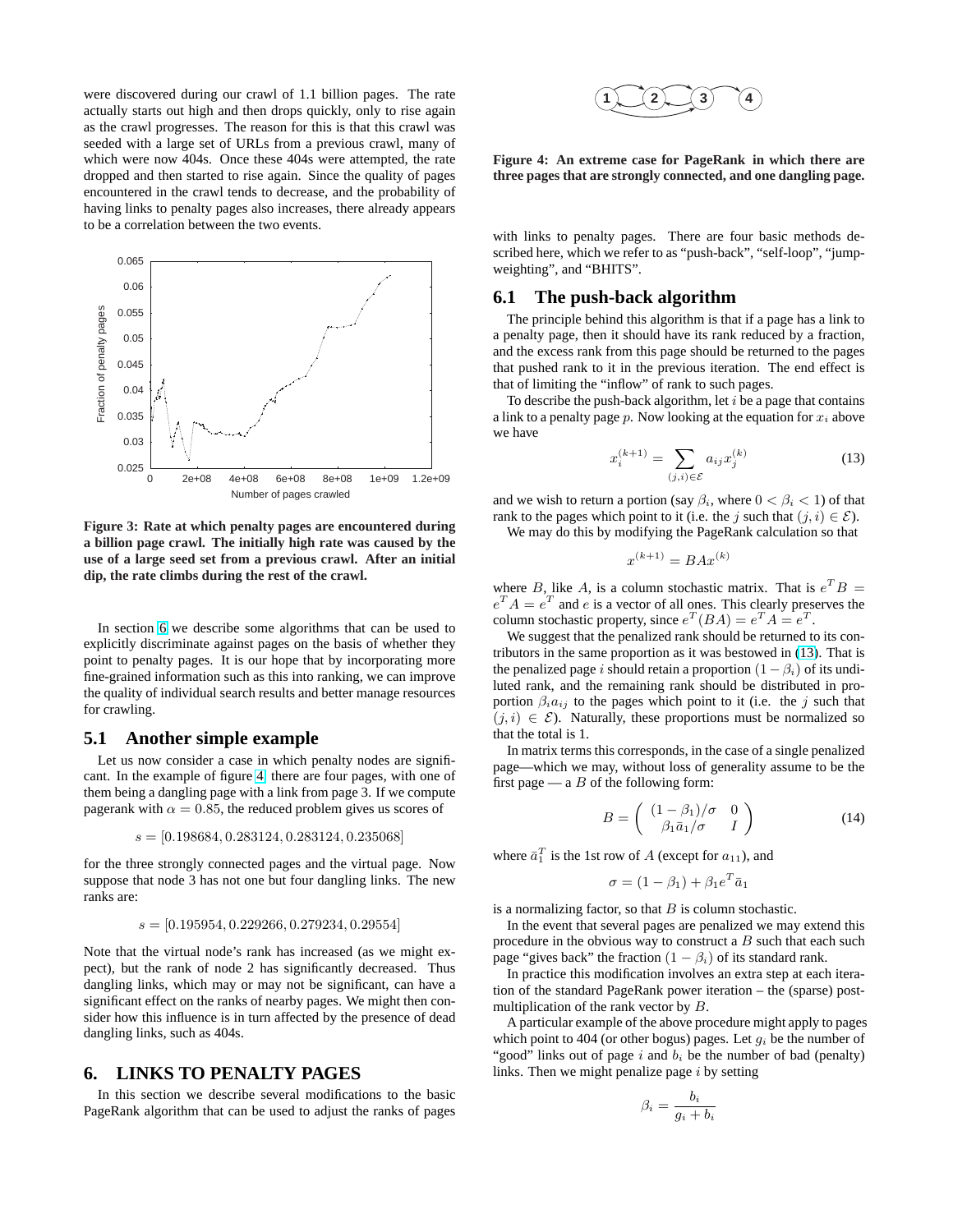If we modify the example in Fi[g4](#page-4-0) to have eight dangling links from page 3, where four are bad (404s) and four are good, and apply this technique, we obtain the new set of ranks (0.292287, 0.312162, 0.1666, 0.228948) for pages 1–3 and the virtual node. We now see that page 3 has a significantly reduced rank compared to pages 1 and 2.

### **6.2 The self-loop algorithm**

Ordinarily at each step we would follow an outlink with probability  $\alpha$  or jump to a random page with probability  $1 - \alpha$ . In the self-loop algorithm we augment each page with a self-loop link to itself, and with some probability  $\gamma_i$  follow this link (we assume that all self-loops have been removed from the link graph prior to augmentation). The probability  $\gamma_i$  should be smaller if the page has a large number of outlinks to penalty pages. In this way, a page that has no bad outlinks will retain some of its own rank by following a link to itself, whereas a page with only bad links will not retain any of its rank this way. One potential choice for  $\gamma_i$  is to choose a probability  $\gamma$  and use  $\gamma_i = \gamma \cdot \frac{g_i}{b_i + g_i}$ , where again  $b_i$  is the number of outlinks from i to penalty pages, and  $g_i$  is the number of outlinks to non-penalty pages. In order to create a stochastic matrix, we adjust the teleportation probability from  $1 - \alpha$  to  $1 - \alpha - \frac{\gamma b_i}{b_i + g_i}$ .

There are several variations on this theme, including a simplified version where we simply add self loops to the page for every good outlink, and select a random outlink from the page (including the added self-loops) with equal probability each time. Alternatively, we could choose a parameter  $\gamma_i$  for each page, and with probability  $\gamma_i$  we follow the self loop, and with probability  $1-\gamma_i$  we follow the standard PageRank process. This would result in transition probabilities of  $\gamma_i$  for the self-loop, probability  $(1 - \gamma_i)(1 - \alpha)$  for the teleportation step, and probability  $\alpha(1-\gamma_i)/g$  for following a nonpenalty outlink from the page. This results in having no rank for penalty pages, but it can be modified in an obvious way to compute such ranks.

# **6.3 The jump-weighting approach**

We previously treated penalty pages (such as 404s) as dangling nodes in the web graph, and collapsed them into the virtual node along with the legitimate dangling nodes, in equation [\(4\)](#page-2-0). The standard procedure then redistributes the rank of the virtual node evenly (or to a chosen seed set). We propose an alternative procedure of biasing the redistribution so that penalized pages receive less of this rank. Using the above notation for good and bad pages, a straightforward choice is to weight the link from the virtual node to an unpenalized node in C (or the seed set) by  $\rho$  and to a penalized node by  $\rho q_i/(q_i + b_i)$ , where  $\rho$  is chosen so that the sum of all these edge weights is unity.

#### **6.4 The BHITS algorithm**

In this section we describe an algorithm that resembles the HITS[\[7\]](#page-9-0) algorithm, in the sense that it is derived from a random walk in both the forward and backward directions. In contrast to the HITS algorithm, the BHITS algorithm does not depend on a query, and ranks all pages together. In this way it is more similar to the hub walk of SALSA [\[25\]](#page-9-0), or to the method describe in [\[30\]](#page-9-0). As in the other algorithms, the intent is that pages pointing to penalty pages should be degraded somewhat.

The algorithm is most easily described by the random walk, which consists of two steps, namely a forward step using ordinary Page-Rank, followed by a "backward" step for dangling nodes. For all non-dangling nodes, the backward step consists only of a self-loop. We distinguish two cases for the backward step from a dangling node. In the case of a penalty page, we forward all of its score to

the virtual node. In the case of a non-penalty page, the backward step would divide the current score of the page by the number of inlinks, and propagate its score equally among all of the backward links. We assume that all pages have an inward link, which is certainly true of pages that we discover by crawling, but we must also assume that the seed pages have known inward links in order to run the algorithm for them. Without loss of generality we could treat any page with no inlinks as a penalty page for this process. For a penalty page, instead of traversing an inlink in the reverse direction, we take a step to a randomly selected seed node as in PageRank. The effect of this is to "return" the rank of pages that point to nonpenalty pages, but to redistribute the rank that is given to penalty pages.

If  $P$  denotes the matrix representing a PageRank Markov process (as described in section [4,](#page-2-0) then the matrix describing the BHITS algorithm is simply  $BP$ , where  $B$  is the matrix that encodes the backwards step. More specifically, order the pages so that the penalty pages are at the end, and for a non-penalty page j, let  $\delta(j)$  denote the indegree of a node j. The let  $b_{ij} = \frac{1}{\delta(j)}$  be the probability of going from  $j$  to  $i$ . In this case we get the matrix

$$
B = \left[ \begin{array}{c|c} b_{ij} & \frac{1}{m} \end{array} \right]
$$

to describe the backwards step. Here 1 denotes a matrix of 1's, but this could easily be replaced with a personalized distribution that favors some pages over others, as can also be done in PageRank. One might for example exclude the penalty pages from the redistribution of weight, which if there are p penalty pages, would produce a matrix as:

$$
B = \left[ \begin{array}{c|c} B_{11} & \frac{1}{m-p} \\ B_{21} & 0 \end{array} \right]
$$

The matrix  $BP$  is stochastic, because it is the product of two stochastic matrices. This Markov chain will produce a unique stationary probability distribution on the pages, but it is evident that for pages that link to penalty nodes, their probability will generally be less than it is in standard PageRank. Note that this algorithm can be cast in a unified framework as was done in [\[13\]](#page-9-0).

#### **6.5 Implementation Considerations**

Considering the size of the web, the feasibility of efficient implementations for any ranking algorithm are essential. For the first three methods, that are based on the PageRank algorithm, we compare the methods we propose for penalizing page scores for pages with broken links to the standard ranking method as described in Section [4.](#page-2-0) In all of these methods, the modification to the standard calculation is expressed as a modification of the matrix A. Looking at the particulars of the three methods, one can immediately notice that those modifications are local in nature. i.e., apart for the requirement to keep the matrix normalized, the changes to an entry in the ith row of the matrix are only dependent on the number of penalty and "good" outlinks from the *i*th node,  $b_i$  and  $q_i$ . This allows either the modified matrix to be pre-computed in linear time (given the vectors  $b$  and  $q$ ), or the required modifications to be executed on the fly along with the power iteration computation. We therefore conclude that these three methods require minimal computational overhead.

The BHITS algorithm is slightly more involved to implement. The main complication, however, is independent from the modification required to penalize pages with broken links. Rather than allowing the collapse of all dangling nodes into a virtual node, as described in Section [4,](#page-2-0) the forward/backward approach requires an eigen-system that actually includes all of the dangling nodes. In our sample crawl we had roughly one billion crawled pages (some of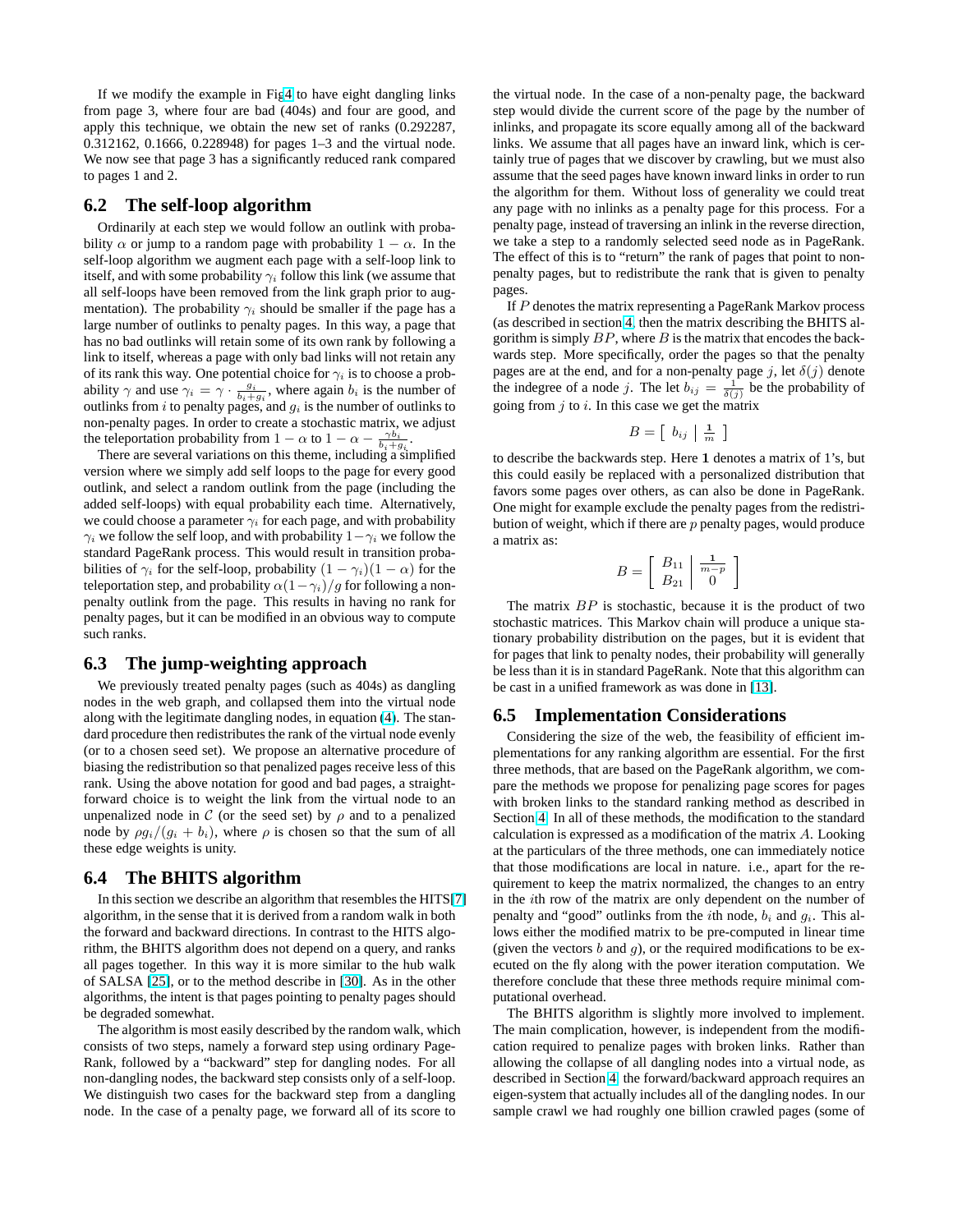<span id="page-6-0"></span>them dangling), but nearly five billion total URLs discovered. This means that a system that includes dangling nodes is more than five times bigger than that required for a "forward-only" process based on PageRank. Therefore the BHITS algorithm is not as suitable for large scale implementations as the others.

## **7. THE HOSTRANK ALGORITHM**

Up until this point we have concentrated on the issue of dangling pages, but there are numerous other structural features of the web that can be incorporated into PageRank. The original paradigm was to model the web as a set of pages that readers can navigate through, occasionally jumping to a random page as they lost interest or decided to investigate a different topic. This basic paradigm makes many simplifying assumptions, and in particular one might object that it is impossible for a user to choose a page uniformly at random (or even to know what URLs there are to choose from). There have been several recent studies suggesting that a large percentage of web browsing sessions start by a visit to a search engine, expressing a query for their need, and following links suggested by the search engine. The duration of the session will usually then consist of following links from the search results for a while, possibly returning to the list of results or reformulating the query, until the information need is satisfied or the user gives up. When the next session starts, users don't simply jump to a random page, but instead return to the search engine and formulate a new query to describe their need. This behavior is quite different from the model of the PageRank paradigm, and in particular when a user takes a random jump, they are presented with a set of possible choices that are profoundly nonuniform in their distribution.

Another variation on the model for a web surfer that was suggested in PageRank involved having the user periodically jump to a random page selected from some smaller set of "trusted pages". This has further been refined as a means of producing a personalized or topic-sensitive page rank [\[21,](#page-9-0) [28\]](#page-9-0). This would be a good model for a user who jumps to a URL selected from a set of bookmarks, or perhaps to a portal. On the other hand, portals now tend to change their content rapidly in order to encourage return visits from users, so once again the random jumps follow a nonuniform distribution. Moreover, each time the user visits the portal the links are likely to be to content that is *new*, and did not even exist during their prior visit. Hence the jump distribution changes over time, and is even directed to the frontier.

In [\[29\]](#page-9-0) it was observed that the probability values produced by the PageRank algorithm decay according to a power law, and they incorporate this into a model of how the web evolves. They assumed that teleportation takes place to a page chosen uniformly at random. In Figure 5 we show the distribution of pagerank values computed using teleportation to a randomly selected page vs. teleportation with probability 0.5 to one of two highly ranked sites (www.microsoft.com and www.yahoo.com). The distribution of the pagerank values is quite different, and while our observations confirm the results of [\[29\]](#page-9-0), it points out that the teleportation strategy has a profound effect on the hypothesized probability distribution for a user to end up at a page. In particular, if the link structure of the web was hierarchical, in which every page at a given level linked to every page below it, then the distribution would decay exponentially as we descended the hierarchy, and the tail of the distribution shows something closer to this than a power law distribution. In passing we note that it is perhaps tempting to assign advertising value to pages on the basis of a PageRank value, since it was intended to model the probability that a web surfer will end up at the page. These computations at least show that it makes a critical difference how one computes PageRank.



**Figure 5: Distribution of pagerank values in the case where teleportation is done to a randomly selected site or one of two trusted seed sites.**

#### **7.1 Exploiting hierarchical structure**

One suggestion that was made in the original PageRank paper [\[28\]](#page-9-0) was to jump to a randomly selected top-level page of a site. In fact this probably models very well how people enter a site, since there is a strong human tendency for information to be organized hierarchically [\[15\]](#page-9-0). Moreover, from our crawl of over a billion pages we found that 62.4% of all links were internal to a site, and that links within a site tend to show a high degree of locality [\[15\]](#page-9-0). We have also found that when links are external to a site, they tend to link to the top level of the site (see Figure 6). These structural features of

| Depth | fraction |
|-------|----------|
| O)    | 0.705    |
| 1     | 0.089    |
| 2     | 0.035    |
| 3     | 0.017    |
| 4     | 0.005    |
| 5     | 0.002    |
|       | 0.001    |

**Figure 6: Links from outside a site tend to link to the top level of a site. The depth here is the number of levels of hierarchy below the top for the destination URL. Approximately 14% were to dynamic URLs, and if we ignore those then the top level of sites receives 82% of all external links.**

the web have also shown up in other ways, allowing very high levels of compression for the link graph and enabling a block-oriented approach to accelerate the convergence of PageRank [\[23\]](#page-9-0).

The hierarchical structure of information on a site and the fact that most external links are to *sites* rather than individual pages suggests that we consider all pages on a site as a single body of information, and assign them all a rank based on the collective value of information on that site. This suggestion has been made in the past (going back at least as far as [\[3\]](#page-9-0)), and is sometimes referred to as computing a *hostrank* rather than a PageRank. Formally, we can think of the hostnames as representing nodes in a graph, and construct a directed edge from hostname  $S$  to  $D$  if there is a URL on  $S$  that has a link to a URL on  $D$ . It is further possible to assign weights to the edges between hosts, where the weight reflects the number of links from URLs on the source to URLs on the destination. It is then natural to scale these edge weights so that the total weight emanating from a hostname sums to 1. These weights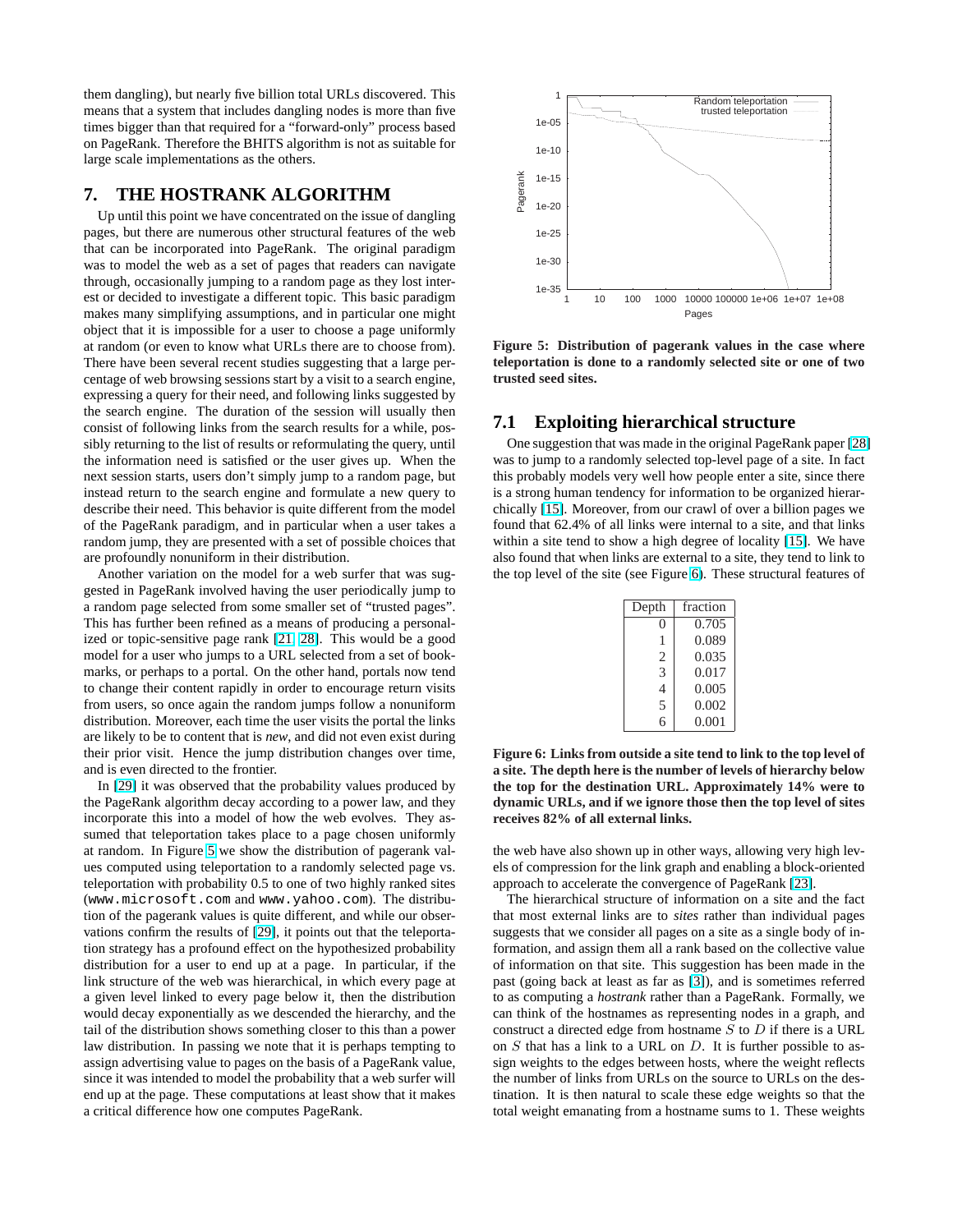<span id="page-7-0"></span>then replace the entries  $a_{ij} = 1/d_j$  in the original PageRank calculation. The inclusion of weights on the edges means that we require an additional piece of information for each edge of the graph, but the weights can improve the quality of results by reflecting the strength of the connection. As an alternative we might use weights consisting of the number of distinct destination URLs.

The computation of hostrank is much simpler than that of computing PageRank, because the graph is much smaller. In our data set there were approximately 48 million hostnames, although for various reasons, many of the hostnames are uncrawlable. Note that this approach to reducing the amount of computation for PageRank can be combined with a number of other optimization approaches, including more sophisticated linear algebra [\[3,](#page-9-0) [23,](#page-9-0) [22,](#page-9-0) [24\]](#page-9-0) better I/O management [\[20,](#page-9-0) [8\]](#page-9-0), and approximations that use only local information [\[1\]](#page-9-0).

# **8. THE DIRRANK ALGORITHM**

One might argue that lumping all pages on a host into a single entity is too coarse a level of granularity. There are certainly examples such as ISPs, and notably www.geocities.com, for which it is implausible to consider all pages on the same host as having equivalent rank. Moreover, the distribution of the number of URLs per host has been observed to have a heavy tail distribution. Thus while there are some hosts with millions (perhaps billions or trillions?) of possible URLs on them, most hosts have relatively few URLs. The hostrank algorithm would have difficulty in distinguishing between these.

It has previously been observed that web information tends to have a hierarchical information reflected in URLs [\[15,](#page-9-0) [16\]](#page-9-0). This is due in part to the fact that many web servers simply export a file system, and it has become a common practice for humans to group related files together in a single directory, and for administrative delegation of authorship to be done at the directory level. This hierarchical structure is even present on servers whose content is not stored in a hierarchical file system, as the URL standard was originally designed to incorporate hierarchical structure when it is natural to do so [\[4\]](#page-9-0).

In [\[16\]](#page-9-0) it was further observed that URLs can often be grouped into "compound documents" that represent a single unit of information, and that such compound documents tend to consist of URLs that agree up to the last '/' character. Thus it is perhaps natural to group together URLs that agree up to the last delimiter as a single information node, and construct a *DirRank* graph. The nodes in this case correspond to URL prefixes up to the last '/' character (or other delimiter), and there is an edge from one node to another if there is a link from a URL in the source virtual directory to a URL in the destination virtual directory. In effect this groups URLs at a finer level of granularity than entire hostnames, but still often conforms to a human-designed hierarchical organization of information.

So-called "dynamic" URLs containing a '?' character tend not to follow this hierarchical organization of information, but such URLs are often an indicator for the existence of an underlying database capable of serving an enormous number of URLs, and these are often still closely related to each other and it is natural to group them. Thus we can extend the hierarchical grouping to include all URLs that agree up to the last '/' or the last '?', whichever occurs first.

As we mentioned in the previous section, the distribution of the number of URLs per hostname tends to have a heavy tail distribution, and the same is true for the number of URLs in a virtual directory [\[15\]](#page-9-0). In our crawl of a billion URLs, over 79% contained five or fewer URLs, and over 87% contained fewer than ten URLs. Whenever a directory contains a large number of URLs, it tends to

be either the archive of a mailing list or else a database-driven set of dynamic URLs.

It should be noted that the URL hierarchy extends into the hostname (although the order is reversed at this point). Thus we might also consider grouping all URLs that agree up to some point in the complete hierarchy, thus assembling some multiple hostnames into a single node in cases where it makes sense to do so. In particular, we discovered second level domains that had more than a million hostnames in them.

## **9. EXPERIMENTAL RESULTS**

Comparison of ranking methods for web pages is complicated by the fact that there is no universally recognized measure of quality for a static ranking. Moreover, as we mentioned before, PageRank is a paradigm rather than a well defined algorithm, so it is not clear what to compare with. In reality, search engines use a large number of factors to rank results relative to a query, a user, and the context in which the search is performed. The problem of producing a single linear static ordering on web pages is an over-simplification of the search ranking problem, though it has proved to be an extremely important tool for the original problem.

In spite of the fact that we have no reasonable methodology to quantitatively measure the quality of the rankings, we can still compare the different ranking schemes on a number of factors, including the computational resources required, the similarity between different ranking methods, and subjective judgments about highly ranked pages.

In order to make some comparisons, we calculated several variations of PageRank of the graph induced by the first 100 million pages from our billion page crawl. We also calculated a standard PageRank for 1.08 billion pages using teleportation to pages selected uniformly at random. Finally we computed DirRank and hostrank on our billion-page crawl.

For the DirRank calculation, once we collapsed the URLs into directories, we were left with approximately 114 million nodes representing the directories, and 15 billion edges representing links between pages in different directories. Thus we were able to reduce the number of nodes in the graph by nearly an order of magnitude, but the number of edges dropped only by a small factor. It is natural to expect that the ranking induced by computing DirRank on this graph will interpolate between the results obtained with hostrank and the results using PageRank. The major differences are that it breaks URLs into more fine-grained detail than hostrank, but still saves an order of magnitude on the the number of nodes in the PageRank graph. By contrast, the hostlink graph turned out to only involve 19.7 million hosts, with 1.1 billion edges between them. This represents a savings of nearly another order of magnitude in the number of nodes over the DirRank graph.

In calculating PageRank on the billion pages, we discovered very early on that single precision calculations were inadequate without careful attention to ordering of operations or some other method of controlling errors. We therefore had to compute these in double precision, though we did not encounter this requirement when computing PageRank on only a hundred million pages. We chose to implement a fairly naive method using simple power iteration, although we could have employed more sophisticated implementations (e.g.,[\[20\]](#page-9-0)).

# **9.1 Subjective judgments and link spamming**

Web search has come to be recognized as the primary control point for electronic commerce on the web, and as a consequence, high ranking in search engines is now perceived to have high value. This has given rise to an industry that assists merchants and adver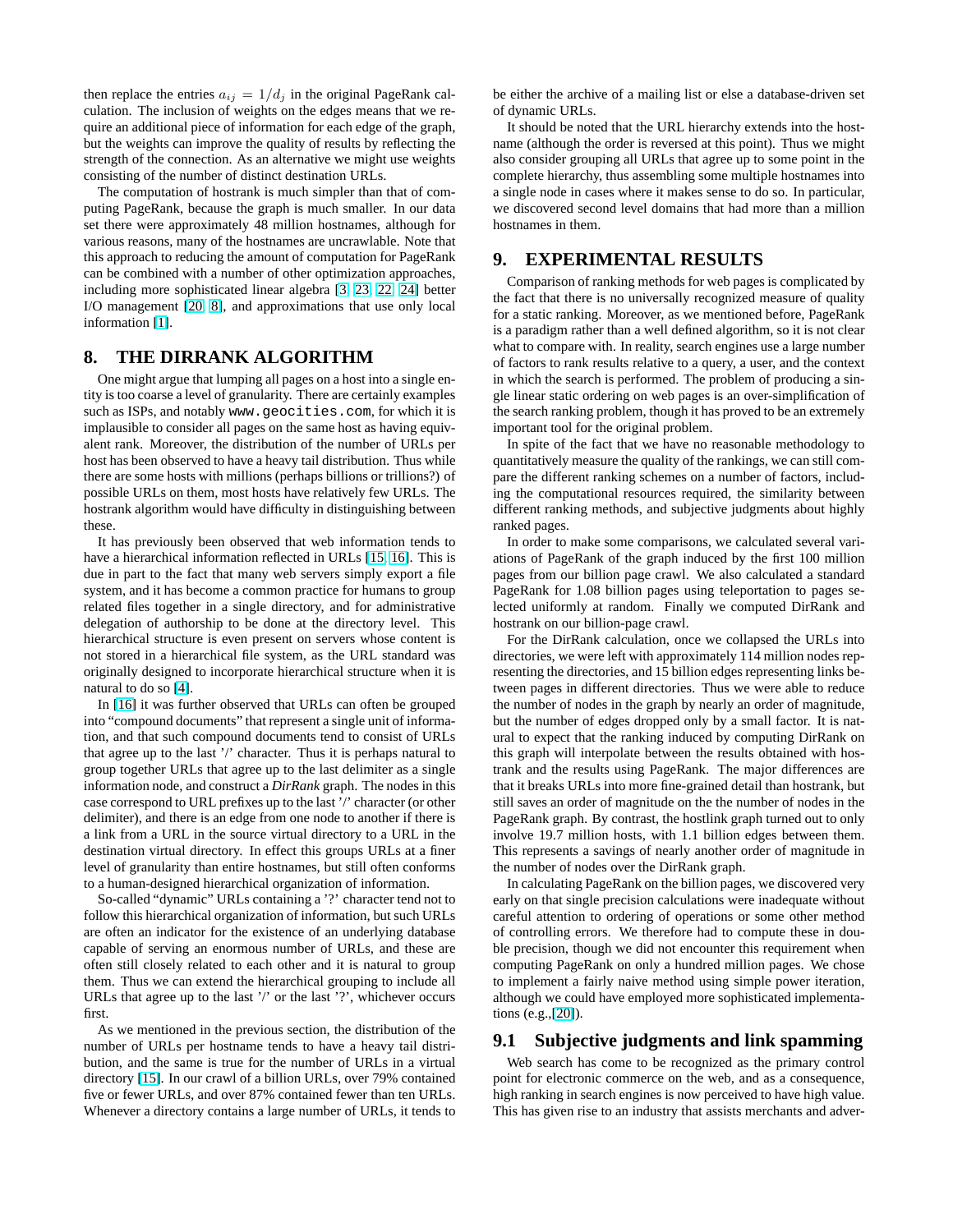tisers in manipulating the ranking of web pages in search engines, and has increased the need for ranking methodologies that are resistant to manipulation. This turned out to be a major consideration in evaluating the results for different algorithms.

The competition for high ranking in search engines has made PageRank a direct target for manipulation, and this was apparent in our experiments. Among the top 20 URLs in our 100 million page PageRank calculation using teleportation to random pages, 11 were pornographic, and they appear to have all been achieved using the same form of link manipulation. The specific technique that was used was to create many URLs that all link to a single page, thereby accumulating the PageRank that every page receives from random teleportation, and concentrating it into a single page of interest. This can be cascaded through trees of increasing concentration, using only moderate indegree for the intermediate nodes in the tree. All that is required is to get as many pages crawled as possible.

By contrast, the PageRank that used teleportation to only two trusted sites had no pornography in the top 1000 pages. There has been relatively little published on this problem of rank manipulation, although there has been some anecdotal suggestions to assign greater weight to non-nepotistic links, and some work has been published on recognizing them [\[12\]](#page-9-0). Our subjective evaluation suggests that teleportation to trusted sites can help considerably.

We also computed hostrank using a weighted graph and teleportation to random nodes. After reviewing the top 100 hostnames in this ranking, we found only 14 to be questionable, including two porn sites, six sites offering link exchange services, and five fake companies involved in link spamming. Though there was still evidence of manipulation in the host rankings, we judged them to be less affected. The manner in which manipulation took place was similar to that used in manipulating PageRank, and in fact we found that the second-level .com domain with the most hostnames was a pornographic content provider for which we had discovered 1,442,013 distinct hostnames. There is no apparent reason to maintain such an unusual DNS server other than to manipulate hostrank. The technique of aggregation in DirRank can be carried over into the domain name space in order to combat this type of rank manipulation.

#### **9.2 Comparison of rankings**

Given two ranking methods, we can measure how different they are from each other using a measure such as Kendall or Spearman distance, or measures from [\[5\]](#page-9-0). When we began this study, we hypothesized that hostrank and DirRank would be good approximations for PageRank, and because they were so much cheaper to compute, they would be preferable. In fact every form of measurement that we applied showed them to result in very different rankings. This is not in itself a bad thing, because our observations on PageRank with uniform teleportation show that it is very subject to manipulation and does not provide a particularly good ranking any more. The computational advantages of hostrank and DirRank, and their enhanced resistance to rank manipulation are probably enough to make them attractive candidates for ranking.

One aspect in which the hostrank calculation seems to differ in from PageRank is the effect of adversarial link manipulation. We believe much of this difference can be explained by examining the distribution of rank in the virtual node in both cases as was described in Section [4.](#page-2-0) Teleportation is also formulated by jumping first to this virtual node. This virtual node distributes its score uniformly at random to all other nodes. It turns out that because of the size of the frontier of the web, the score that the virtual node receives is rather significant. In fact, in our 100 million page PageRank calculation, the weight of the virtual node was .82. We believe much of the link manipulation that is used in boosting the page rank of certain sites, involves using a large collection of pages that all link to the page whose rank is to be boosted. This collection of pages receives a non-negligible fraction of the probability of the virtual node (which is distributed uniformly among all pages) and passes it on to just one page. Hostrank cancels out the effect of this construction because it transfers probability from the virtual node to a host independent of the number of pages in that host. Furthermore, because the host graph is smaller, and its frontier is smaller (since it is better connected), the virtual node receives a significantly lower probability itself. In our experiments, the virtual node probability for hostrank was a relatively low .17.

#### **9.3 The effects of dangling nodes**

Many major newspaper sites prohibit crawling of most of the pages on their sites, thus turning all pages on those sites into dangling nodes. Often home pages of a site will accumulate rank by aggregating the PageRank score flowing into individual pages on the site to a top level homepage through a site's internal navigational link structure. For a site that is not crawlable, this structure does not exist, and the internal aggregation of score cannot take place. This has a very noticeable effect on the rank of the home page. Among major newspapers, the Chicago Tribune was the highest ranking in our one billion node PageRank calculation (its home page ranked 87th). By contrast, newspapers that are both considered more authoritative, and have much higher circulation such as the Wall Street Journal or the New York Times ranked much lower because their sites are mostly blocked from crawling. In fact, of the 55 newspapers that we examined, we found 24 newspapers with higher rank than www.nytimes.com under PageRank with uniform teleportation. In all, major newspapers whose sites are crawlable clearly dominated major newspapers whose sites cannot be crawled, which illustrates another effect from dangling nodes.

# **10. CONCLUSION**

The original suggestion for PageRank was a heuristic based on a *random surfer* model to evaluate the probability that a page would be viewed. In this work we have found significant evidence that PageRank with uniform teleportation has been targeted for manipulation, and the results are now less than satisfactory. The original paper on PageRank had multiple variations that overcome this problem, and we have found evidence that these variations are either helpful or else have not come under direct attack.

We have suggested the hostrank and DirRank methods as improvements to the basic PageRank algorithm, and our results show that they are both cheaper to compute and currently result in rankings that display less effect from manipulation. Whether these techniques will continue to resist rank manipulation is open, but we believe that aggregation is a useful technique for tuning rank algorithms, and is well motivated from the hierarchical structure that is evident in the web. There remain many opportunities for research in new ranking methods that are better tuned to models of user behavior and interests.

The problem of dealing with "dangling" pages on the frontier of the crawled web has been largely ignored in previous discussion of PageRank. We have provided several different alternatives for rigorously and efficiently ranking these pages. Moreover, we have distinguished between different types of dangling links, and proposed four techniques for penalizing pages which point to illegitimate pages, thus reducing the bias afforded to the ranking process by these bad links.

Up until this time the analysis of ranking algorithms for the web